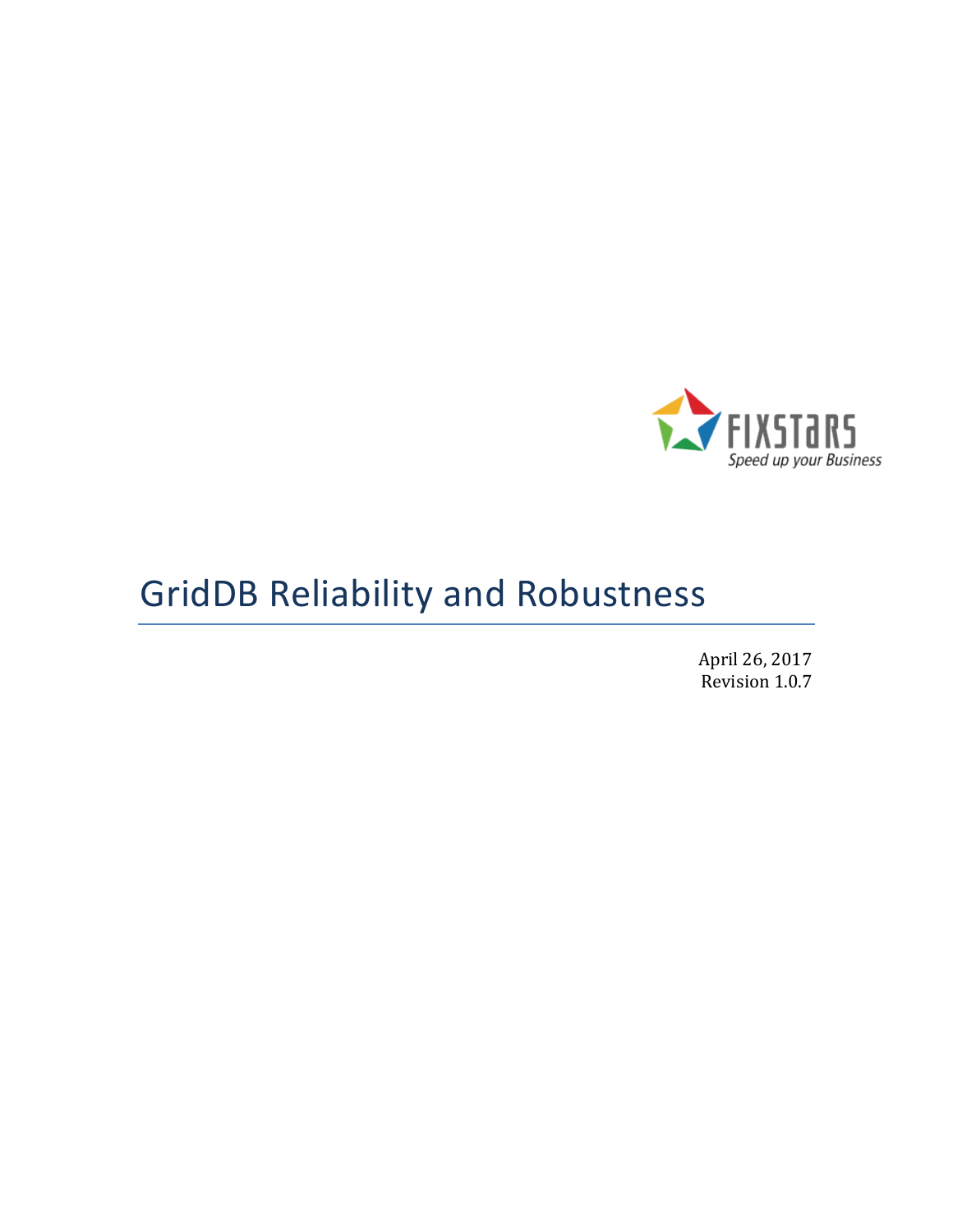## **Table of Contents**

## **List of Tables and Figures**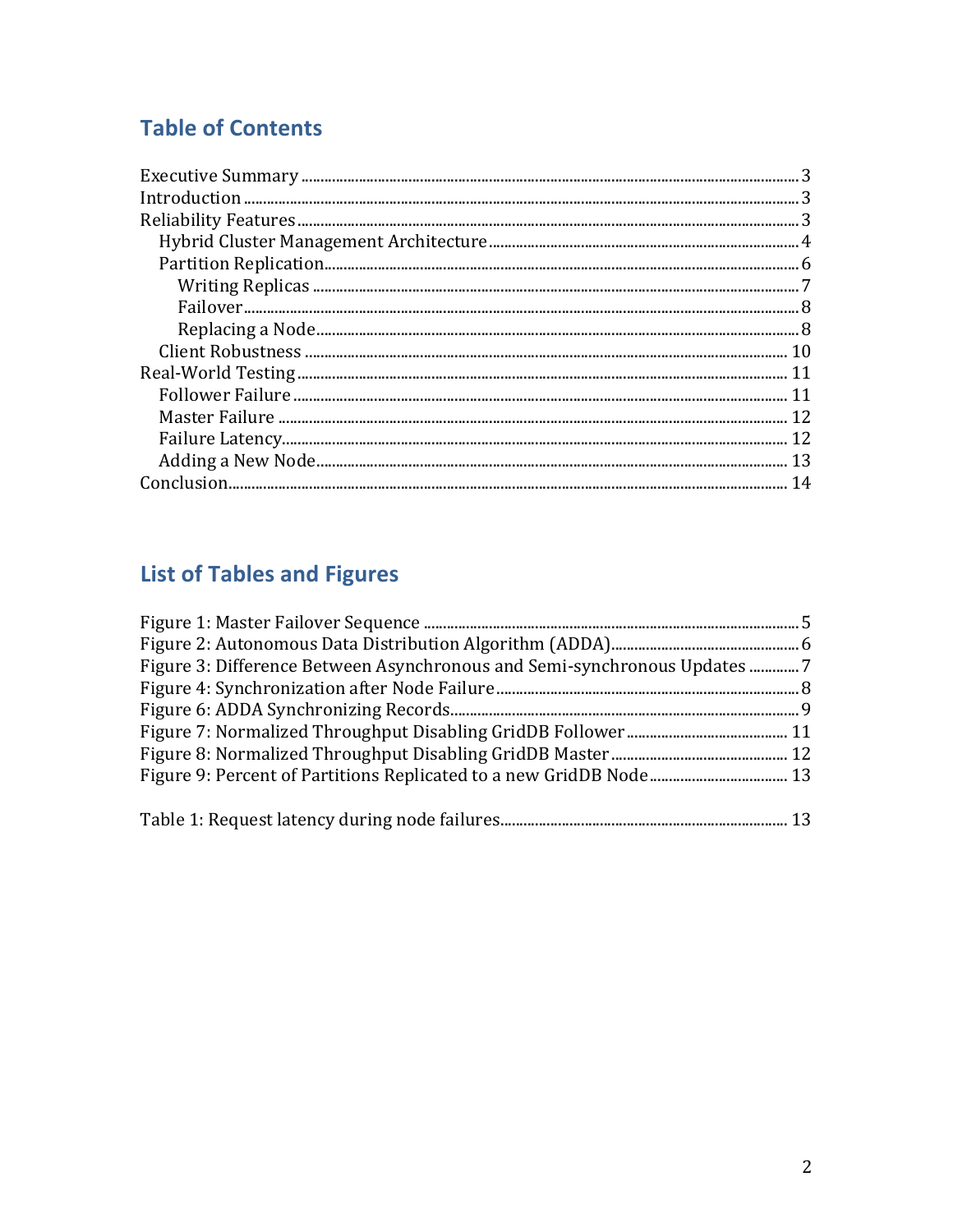## **Executive Summary**

Fixstars explains the reliability features of Toshiba's GridDB NoSQL database software and how in practice they work.

### **Introduction**

Although big data has grown and databases have begun to scale-out by creating distributed networks of inherently unreliable servers, the market still demands error-free, 100% availability. Database software has now become the key to providing scalability and reliability.

Typically, database reliability is defined as two factors, availability -- or how infrequently the database is offline -- and consistency -- which means returning the correct result. GridDB can be both highly available and consistent depending on its configuration.

This white paper examines the design of the GridDB software as described in the GridDB Technical Design Document<sup>1</sup> and the mechanisms in place that allow GridDB to both scale-out and remain reliable. The three main facets of GridDB's reliability are:

- Hybrid Cluster Management Architecture
- Partition Replication with the Advanced Data Distribution Algorithm.
- Client Robustness

These mechanisms are also demonstrated, providing an example on how developers and administrators should expect their GridDB cluster to behave in the event of a failure.

## **Reliability Features**

 

Like many other distributed databases, GridDB has several features designed to ensure it can maintain high availability, such as partition replication and client robustness. Unlike many distributed databases, GridDB has a unique hybrid cluster management architecture that provides the excellent performance of a master/slave configuration, with nearly the same fault tolerance of a peer-to-peer architecture.

<sup>1</sup> http://www.griddb.org/griddb\_nosql/manual/GridDBTechnicalDesignDocument.pdf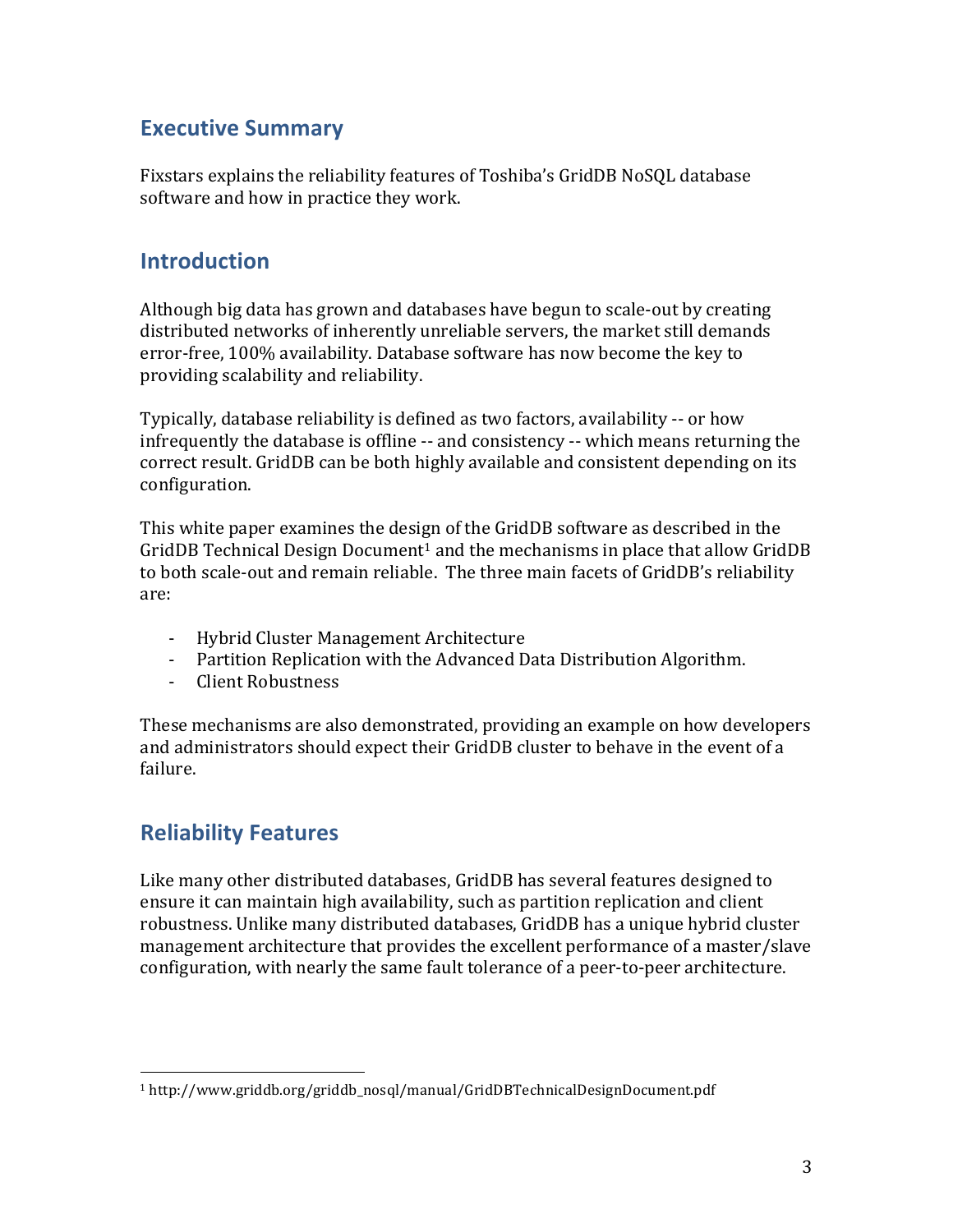#### **Hybrid Cluster Management Architecture**

There are generally two types of clusters: master/slave and peer-to-peer. A master/slave cluster has a single node or single set of nodes that act as a master, which orchestrates the operation of the remaining slave nodes. This architecture has little overhead but the master node presents a single point of failure as well as a choke point that can limit the scalability of the database. This makes master/slave clusters good for performance but are not as reliable. MongoDB, for example, uses fixed masters called primary nodes.

In a peer-to-peer cluster, every node is identical and has the same responsibilities. In the case of node failure, the remaining nodes can easily take over for a failed node, though overhead to maintain consistency is quite high. Peer-to-peer clusters are good for reliability but the architecture can suffer from performance problems, especially without fine tuning. Cassandra uses a peer-to-peer cluster topography.

GridDB has a hybrid cluster architecture. To quickly summarize, all nodes in a GridDB cluster are identical and one node is elected master. If the master fails, any of the remaining nodes can take over.

On start up, the master is initially elected using a bully algorithm where all nodes send messages with their ID and the node with the highest ID wins. The master then receives heartbeat messages from the follower nodes.

Each node in a GridDB cluster has two roles, it can be a master or follower and a partition owner, backup, or catch-up. The master is the owner of the partition table and the partition table is replicated to all the follower nodes. In the case of a master failure, one of the followers is promoted to being the master.

Partitions are logical blocks of data that store containers. The owner of a partition can both read and write the partition while the backup only permits direct read operations. A catch-up node stores a replica of the partition but clients will not Yrefer to it until it's promoted to a backup node.

When a follower does not receive the master's heartbeat, the follower can then call an election, and the same bully algorithm that was used to initially determine the master is utilized again to determine the replacement master. Since all followers have a replica of the partition table, the cluster resumes normal operation within seconds.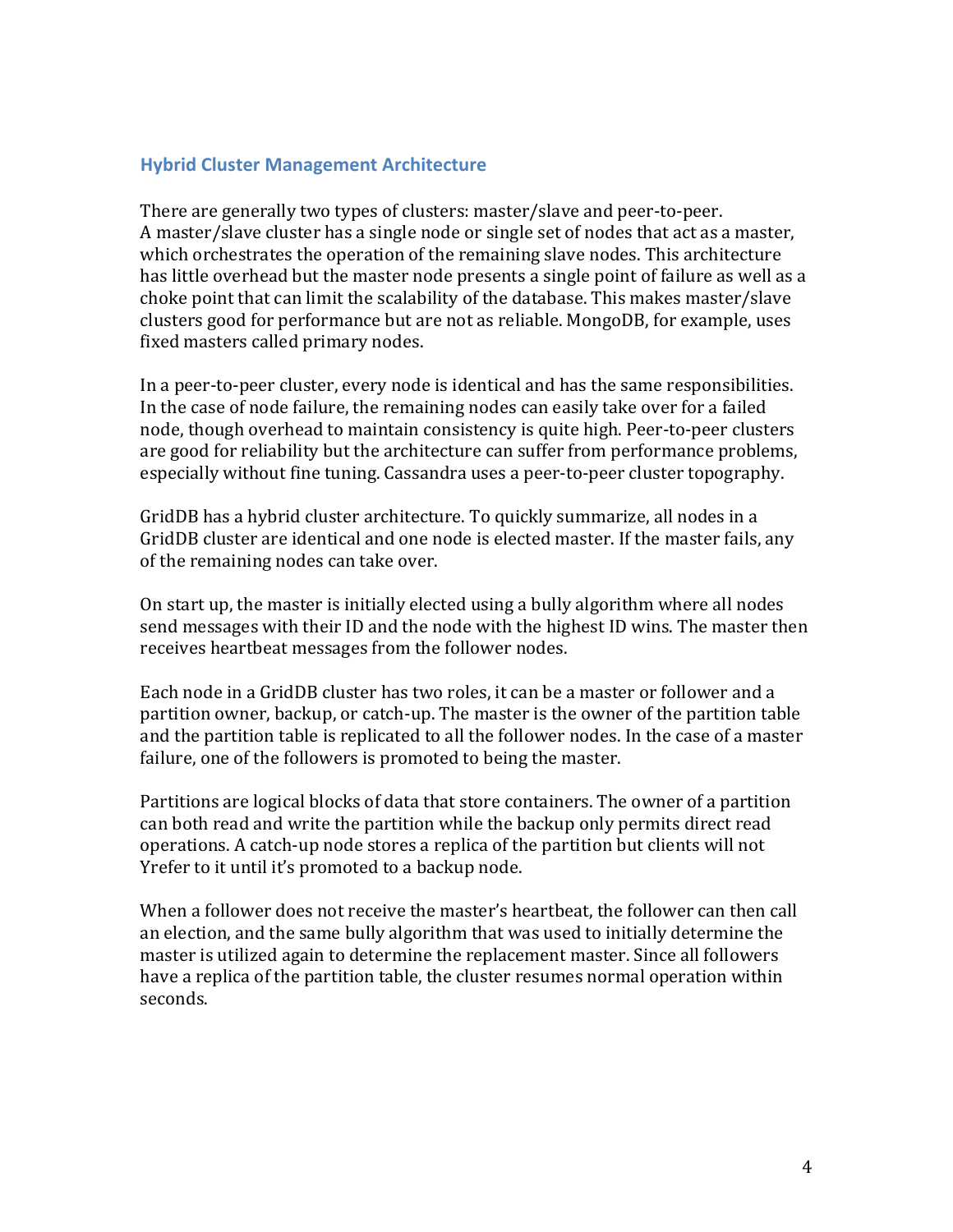

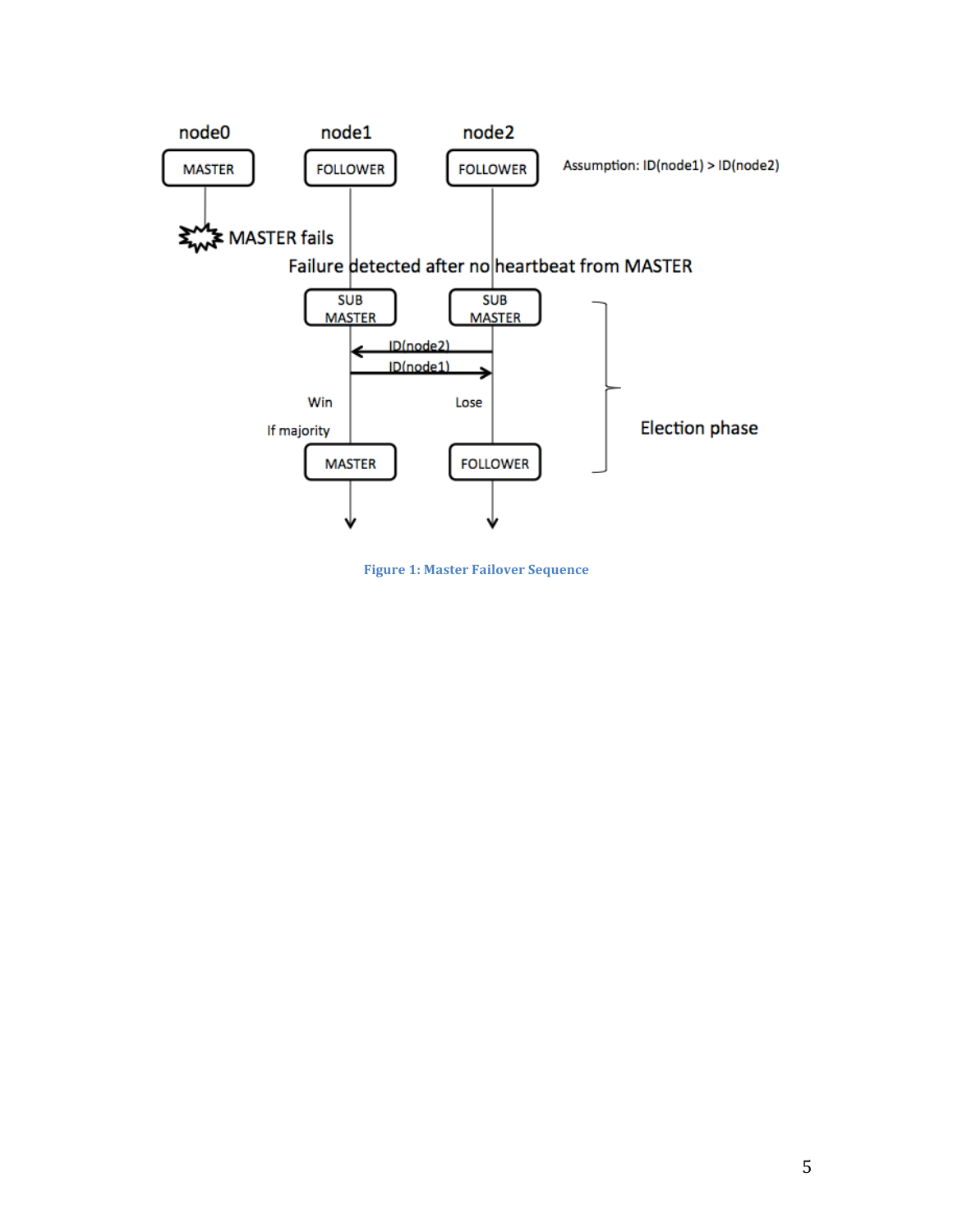#### **Partition Replication**

Replication is the primary factor in how scale-out databases can provide high reliability. Essentially, replication stores each record on multiple nodes within the cluster. 

In GridDB, the number of replicas can be configured as part of the gs cluster.json file. If the number of replicas is set to one, there will be a loss of availability if any node in the cluster fails, but if the number of replicas is set to three, any two nodes may fail without a loss of data or availability. Of course, setting replication to three means that the owner and two backups will store the data, consuming three times the amount of resources required if replication was set to one.

The Autonomous Data Distribution Algorithm (ADDA) controls how and where replicas are written while performing background synchronization, allowing GridDB to scale without interruption.



**Figure 2: Autonomous Data Distribution Algorithm (ADDA)** 

Figure 2 demonstrates ADDA's Long-Term synchronization. In order to reduce the load, long term synchronization is executed for each partition on a fixed interval (usually 1 minute) in the background.

Short-Term synchronization is activated when all logs after the current edition are available. The amount of data sharply increases due to short-term synchronization, but processing is interrupted after 30 seconds (default).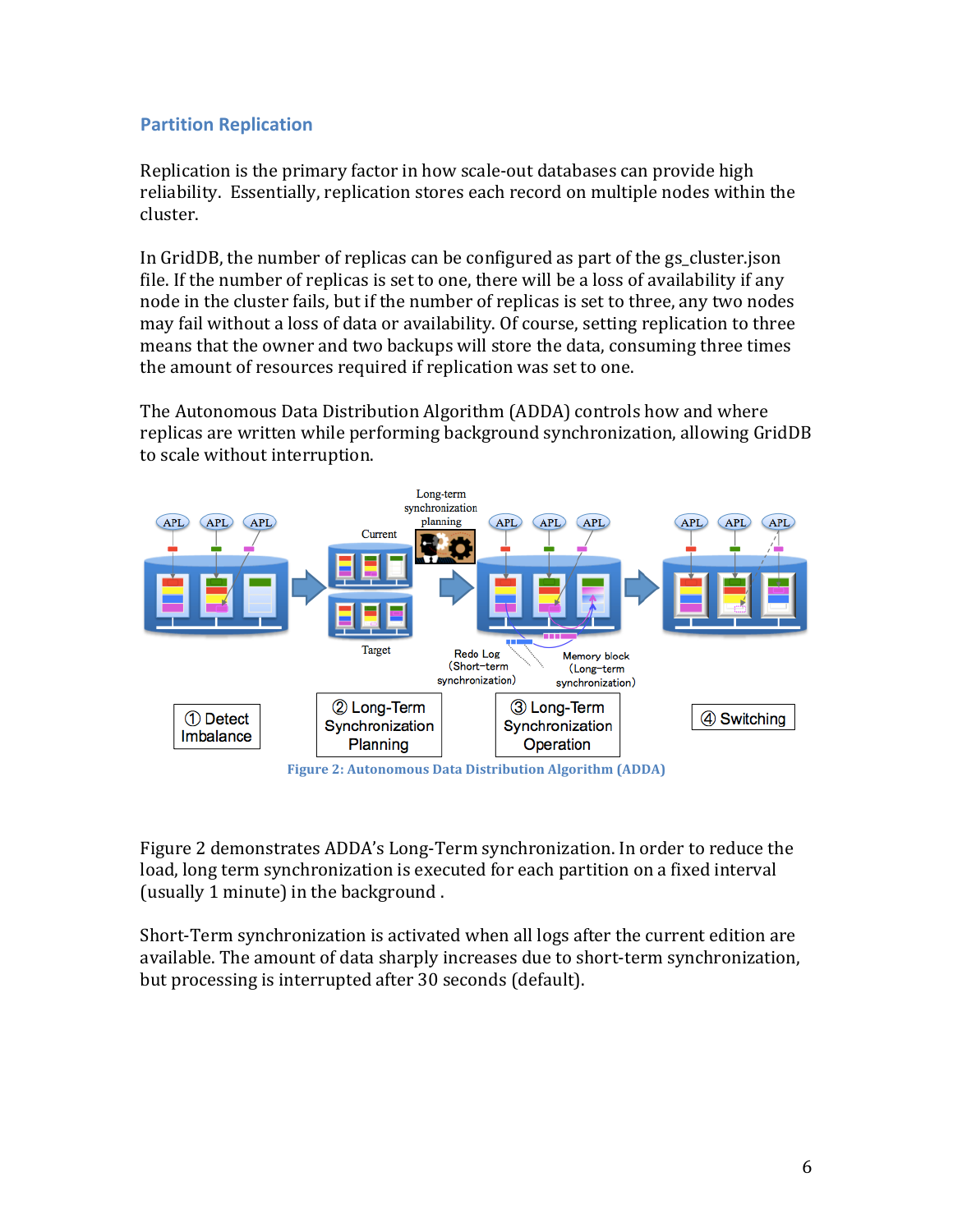#### **Writing Replicas**

There are two methods in which GridDB may write replicated records, asynchronously or semi-synchronously:

Asynchronous updates will first update the owner of the record and then return to the client before updating the backup nodes. This method provides good performance but can lead to consistency issues if the owner of the record fails before the backup nodes are able to process the update.

Semi-synchronous updates are processed first by the owner and then all the backup nodes before returning to the client. The initial operation will take longer than if it was done asynchronously, but the records will always be consistent between the owner and backup results.



Figure 3: Difference Between Asynchronous and Semi-synchronous Updates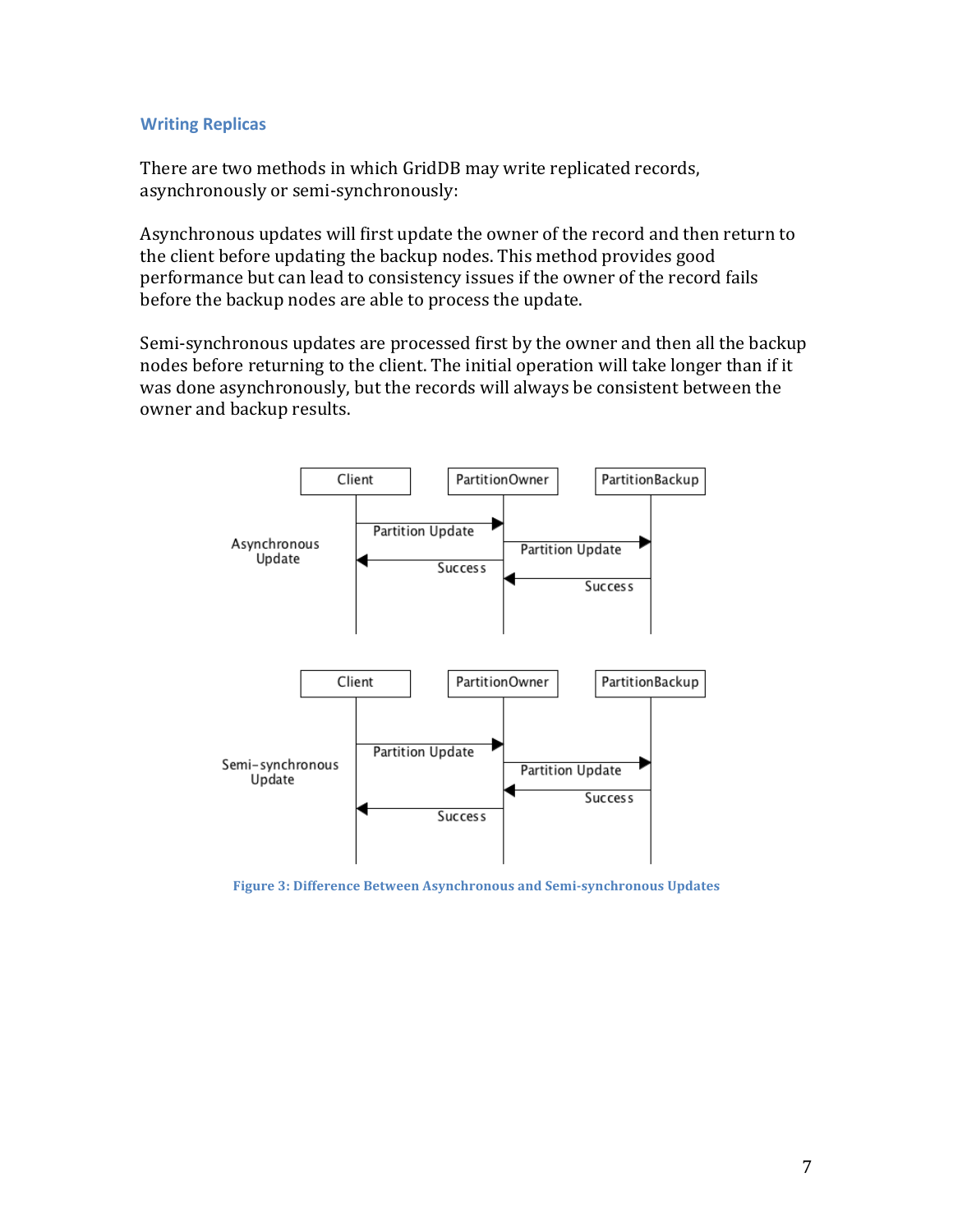#### **Failover**

Failover of a partition owner occurs when the master has not received a heartbeat from the owner of a partition in the specified time. The master then chooses a new owner from the available backup nodes and a new back up node from the available catch up nodes and distributes the new partition table to all of the followers.



**Figure 4: Synchronization after Node Failure** 

The new owner and new backup will then confirm their update log is identical, and if it is not, they will synchronize. Since the deltas between update logs will be fairly small, this short-term synchronization should be fairly fast and complete within seconds.

#### **Replacing a Node**

When a new node connects to the cluster, it will be assigned the role of a catch-up node, which is essentially a backup node's backup. After the initial synchronization is complete, it can be promoted to a backup role (and then to an owner role) as required.

Catch-up nodes will be promoted to backup nodes when a node fails, there are an insufficient number of backup nodes for the replica setting, or an inconsistency exists between the partition owner and back up nodes.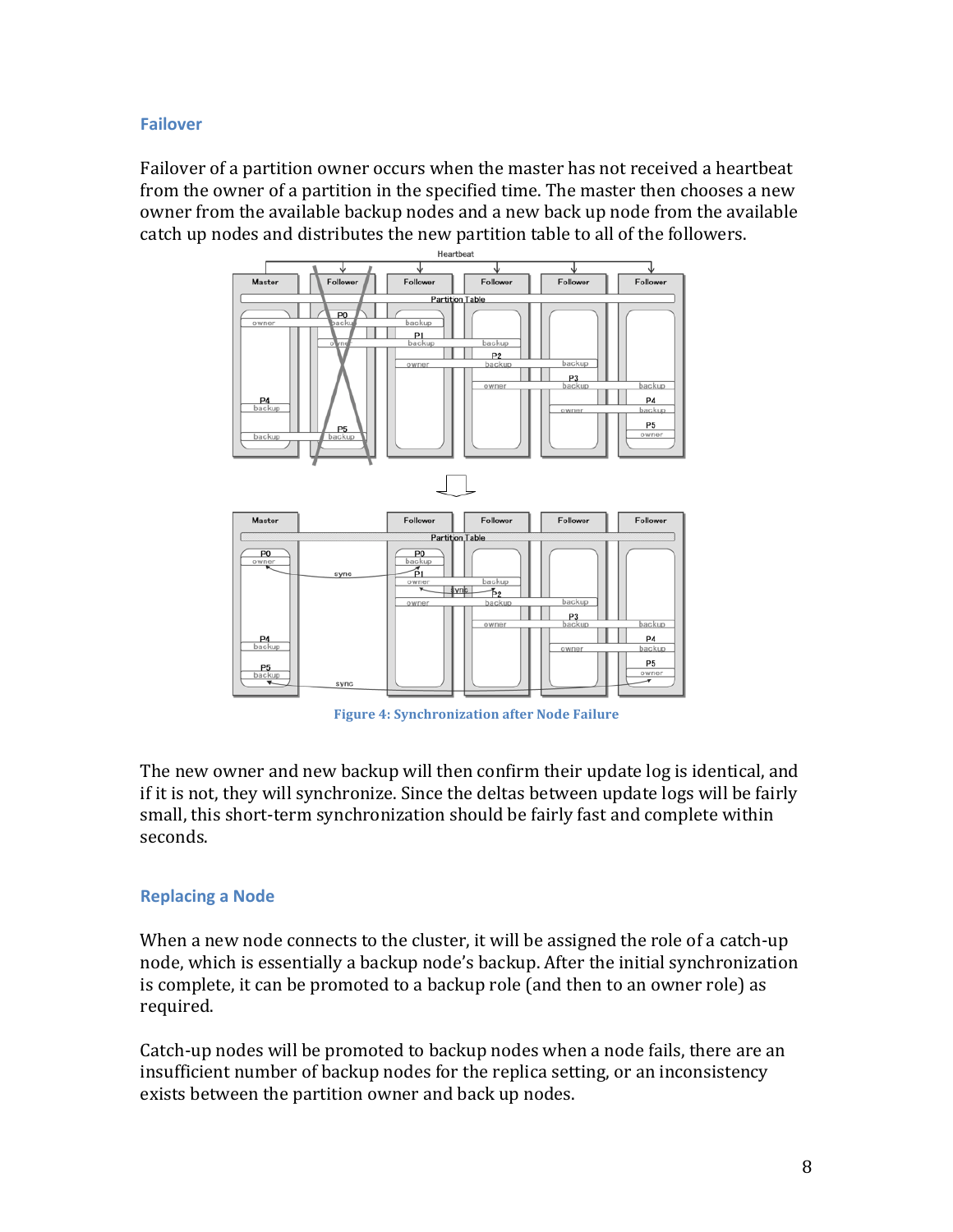

**Figure 5: ADDA Maintaining Replication After a Failure and Replacement.** 

In Figure 5, ADDA starts synchronizing partitions between  $N1$  and  $N3$  after  $N2$  fails. When  $N2$  is replaced with a new node ( $N2'$ ) at t25, it is able to rebalance the partitions between nodes so N2' stores a relative number of records.



Figure 6 demonstrates the two-phase synchronization ADDA performs after a node failure at t11 while data in consistently added or updated. Initially during long-term synchronization, large memory blocks are synchronized which allows for the replacement node to catch up to the owner quickly and then during short-term synchronization starting near t25 Redo Logs are transferred and applied to the memory blocks. Long-term synchronization is a high-speed process while shortterm synchronization is the case of applying many Redo logs. This two-phase approach allows the Owner to continue to process request updates while the New Backup is synchronizing.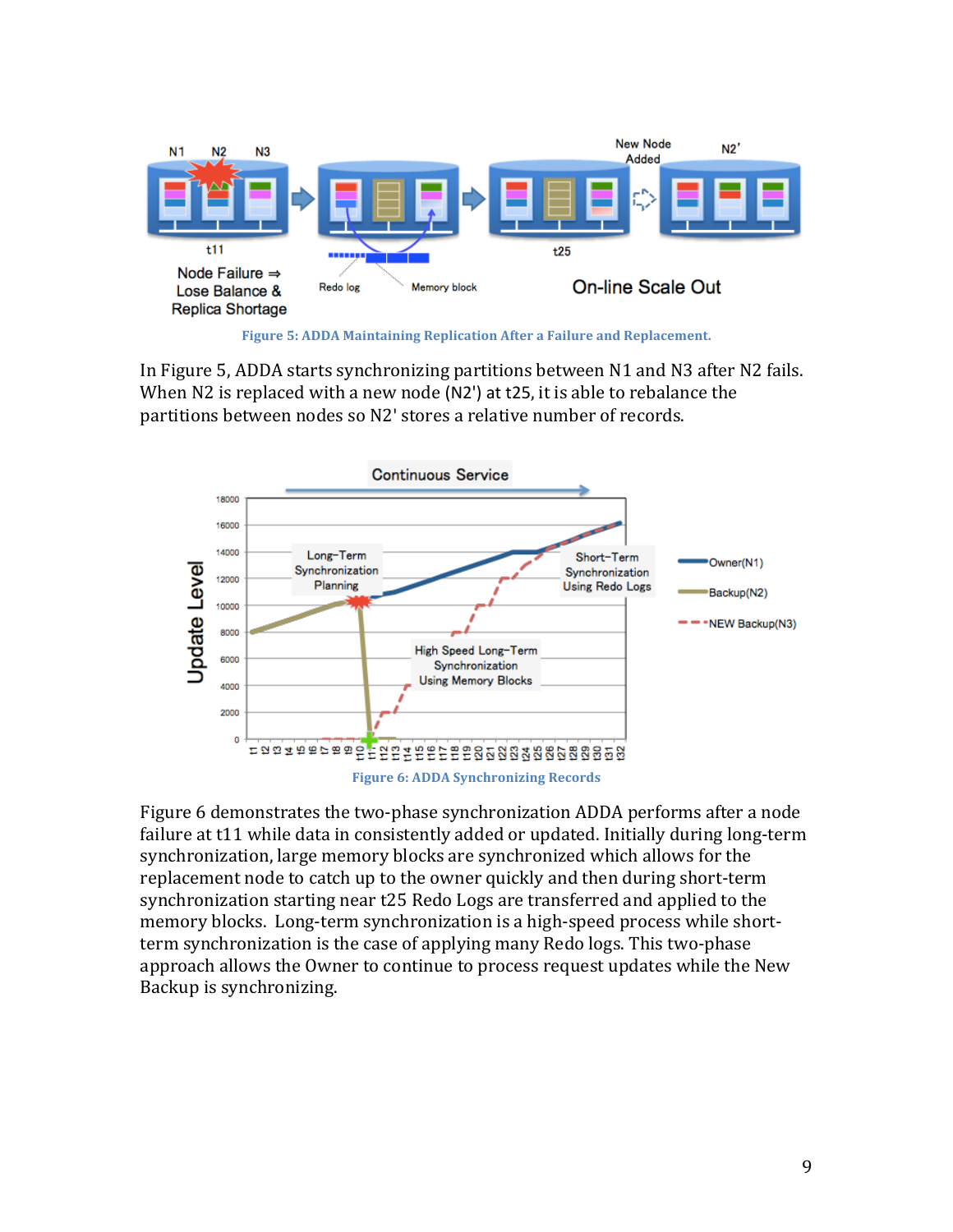#### **Client Robustness**

The previous sections of this white paper have focused on reliability within the cluster of nodes, but to have a completely reliable system, the client itself needs to be robust enough to tolerate faults to its connections to the cluster. It also needs to tolerate individual nodes failing as they communicate directly with partition owners.

Initially, the client will receive a message from the master node that specifies the master and then the client will also cache the partition table, which it retains until there is an error. This way, there are minimal requests sent to the master which will prevent the master from becoming a choke point. Furthermore, a node is specified with reference to a partition table of a master node, and a statement is performed.

The client library has a client failover mechanism that enables the client to withstand failure if there is a node or network failure. If a connection is closed or the partition checksums do not match between the client's cache and the node, the cache is invalidated and the statement is rerun until it succeeds. The client library only returns an error to the application if the timeout is exceeded.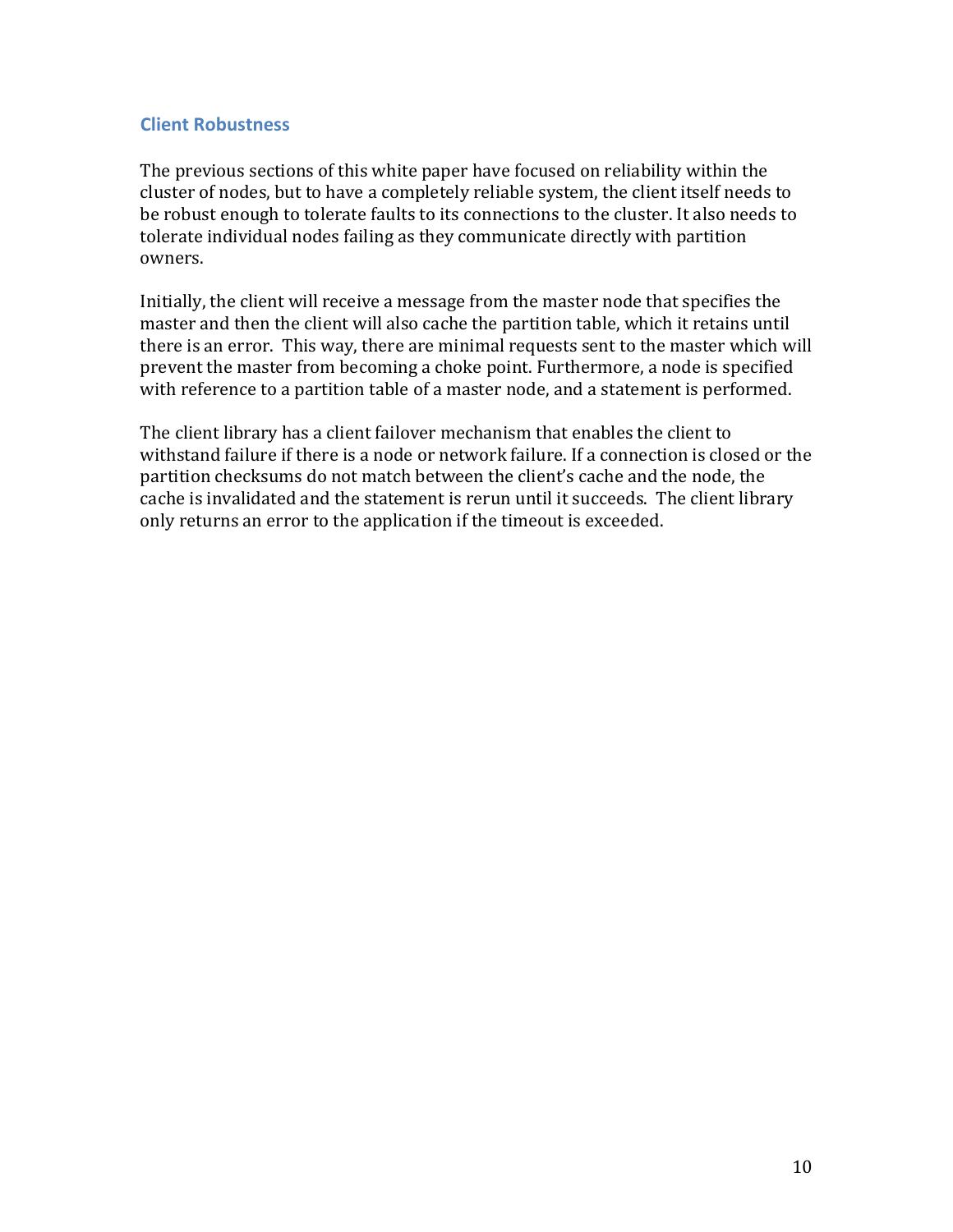## **Real-World Testing**

To perform real world testing, Fixstars constructed an 8-node cluster where 3 nodes would run GridDB and the other 5 nodes would run YCSB<sup>2</sup> to perform a basic workload. GridDB Standard Edition version 2.9.0 was used on the GridDB nodes.

#### **Follower Failure**

After GridDB was started an insert-only workload was run on five nodes once the server processes settled into a stable state and throughput was monitored for the entire duration of the test.

After a set amount of time, the database server process a random GridDB follower was killed while throughput continued to be monitored.



The following table shows normalized throughput over the course of the test.

**Figure 7: Normalized Throughput Disabling GridDB Follower** 

 <sup>2</sup> https://github.com/brianfrankcooper/YCSB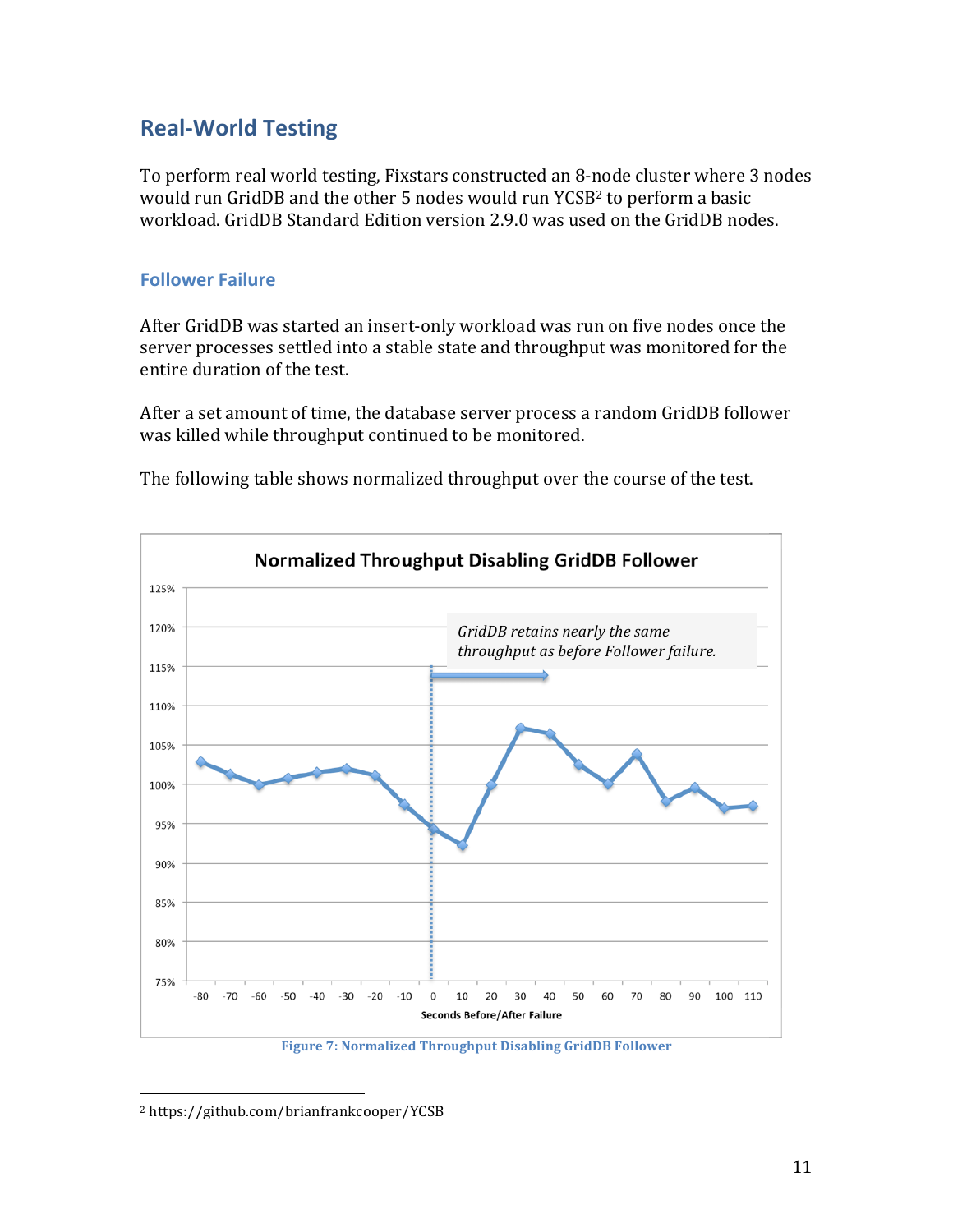When a GridDB follower fails, throughput drops slightly before quickly recovering and is then able to maintain the same throughput as prior to the failure.

#### **Master Failure**

After GridDB was started an insert-only workload was run on five nodes once the server processes settled into a stable state and throughput was monitored for the entire duration of the test.

After a set amount of time, the database server process on the GridDB master was killed while throughput continued to be monitored.



**Figure 8: Normalized Throughput Disabling GridDB Master** 

In most master/slave applications, the master failing would lead to significant downtime, but GridDB recovers from the master failing within 30 seconds and resumes processing requests at a similar throughput pre-failure.

#### **Failure Latency**

While running the Master and Follower failover tests, latency data was also collected. The data demonstrates absolute and relative response times during a node failure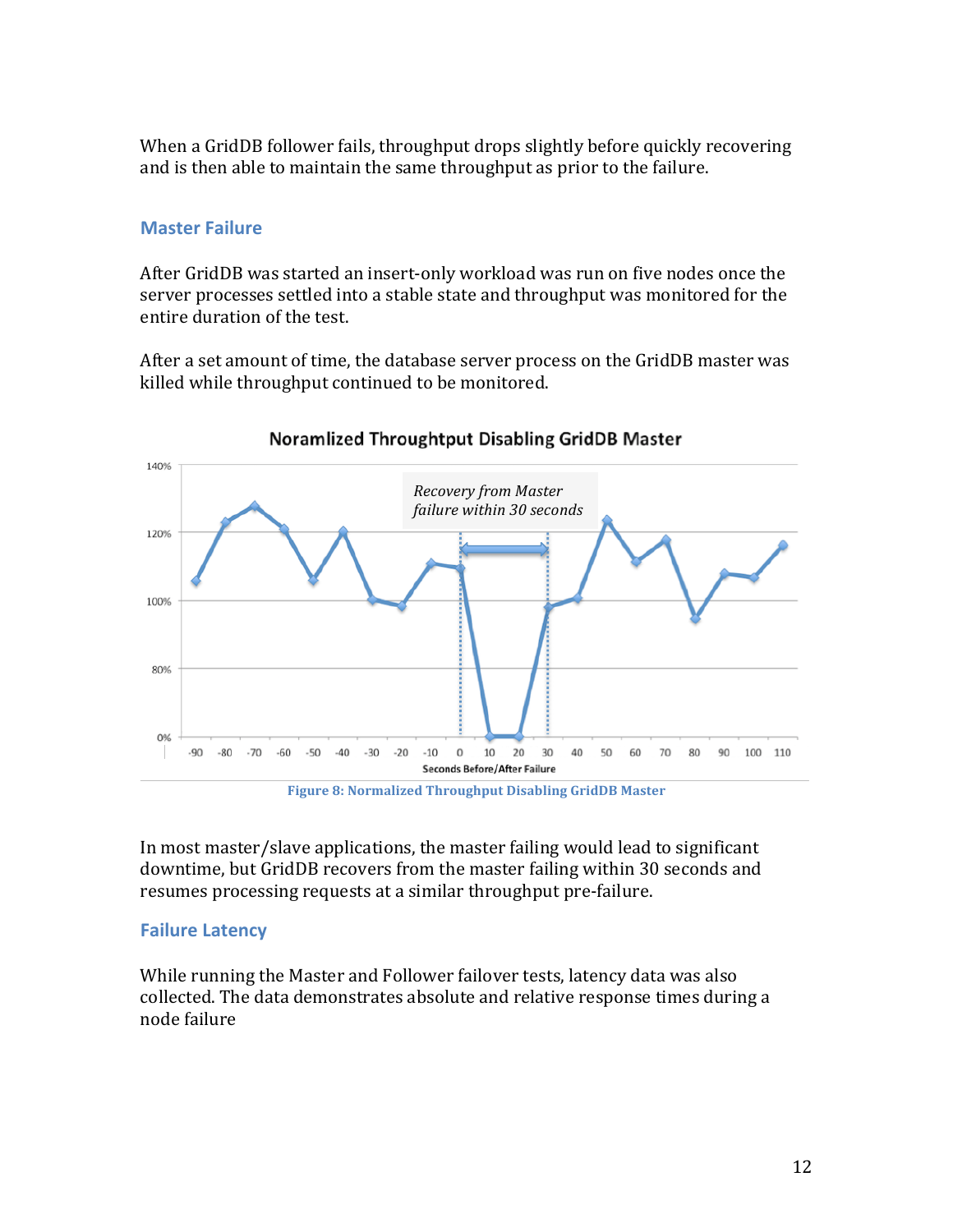|                                   | <b>Average</b>    | 95% Percentile | 99% Percentile | <b>Max</b>   |
|-----------------------------------|-------------------|----------------|----------------|--------------|
| <b>No Failure</b>                 | 487 <sub>us</sub> | 998us          | 1,710us        | 92,699us     |
| <b>Follower</b><br><b>Failure</b> | 495us             | 961us          | 1,837us        | 1,763,890us  |
| <b>Master</b><br><b>Failure</b>   | 578us             | $1,052$ us     | 2,495us        | 21,643,263us |

**Table 1: Request latency during node failures.** 

The total runtime for the YCSB workload is approximately 5 minutes with the failure occurring approximately 100 seconds after YCSB begins. Examining log files show that the GridDB cluster is recovering for approximately 30 seconds or  $10\%$  of the total duration. This would mean that both the 95% and 99% Percentile Latencies would include the duration of the recovery period after the failure is triggered.

#### **Adding a New Node**

In this test, a database cluster consisting of two servers configured with a replication level of two were started, with 2GB of data loaded with YCSB; a third node is then added to the cluster. The statistics of the cluster were then monitored while the data records from the initial two nodes were transferred to the new node.



**Figure 9: Percent of Partitions Replicated to a new GridDB Node** 

Figure 9 demonstrates ADDA performing long-term synchronization after a third node is added to a two-node cluster with replication set to two.